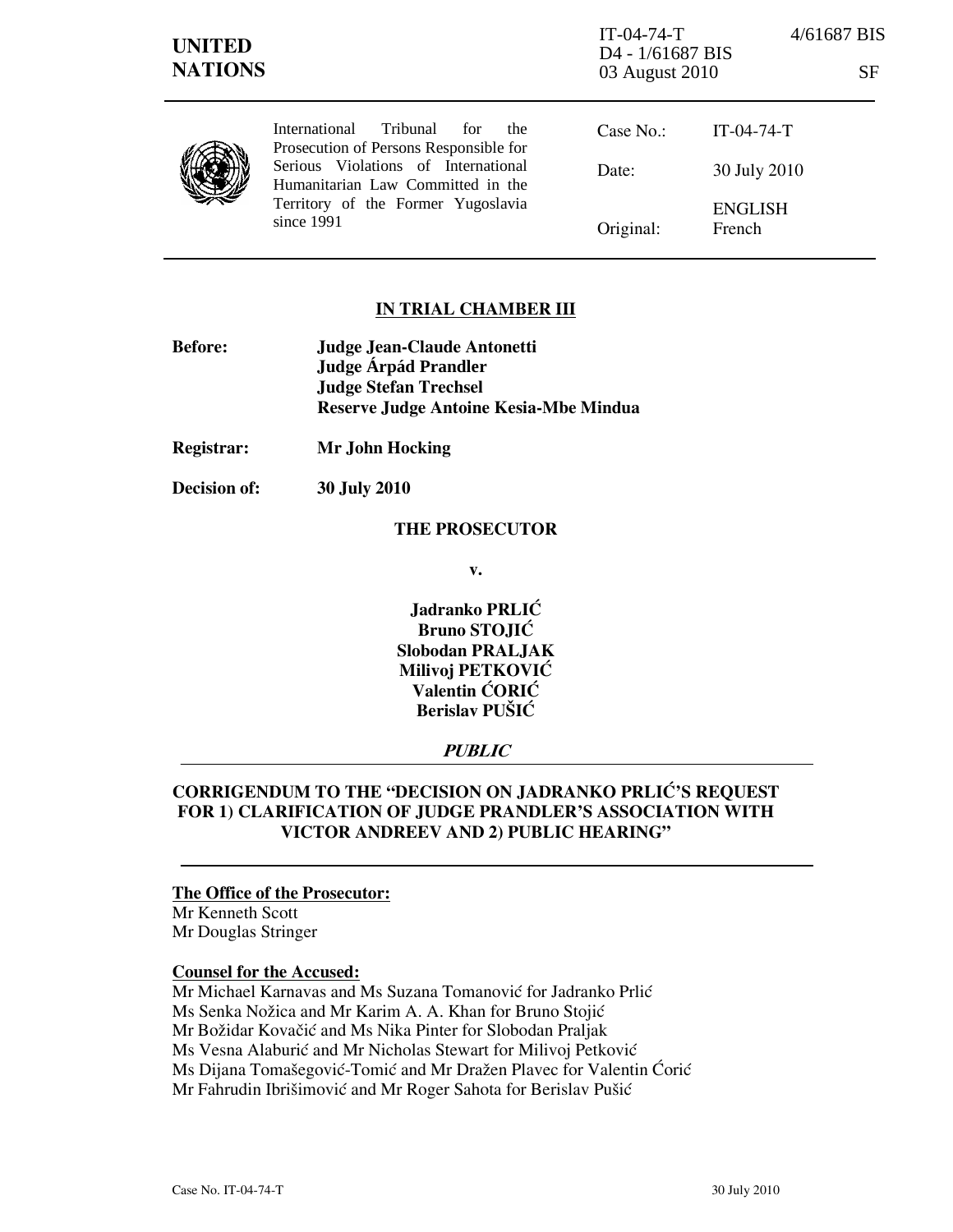TRIAL CHAMBER III ("Chamber") of the International Tribunal for the Prosecution of Persons Responsible for Serious Violations of International Humanitarian Law Committed in the Territory of the Former Yugoslavia since 1991 ("Tribunal"),

### PROPRIO MOTU,

NOTING the "Decision on Jadranko Prlić's Request for 1) Clarification of Judge Prandler's Association with Victor Andreev and 2) Public Hearing", rendered publicly by the Chamber on 26 July 2010 ("Decision"),

CONSIDERING that the penultimate paragraph on page 2 of the Decision is worded as follows:

> CONSIDERING that the Prlić Defence claims that the importance of this information, revealed by Judge Prandler himself during the hearing of 8 March 2010, and an appearance of potential bias on his part, came to light when the Prlić Defence read extracts of the R. Mladić diary revealing Viktor Andreev's position on the conflict in the RBiH disclosed by the Prosecution on 14 April 2010,

CONSIDERING that this paragraph ought, in fact, to be worded as follows:

CONSIDERING that the Prlić Defence claims that the importance of this information, revealed by Judge Prandler himself during the hearing of 8 March 2010, and an appearance of potential bias on his part, came to light when the Prlić Defence read extracts of the R. Mladić diary revealing Viktor Andreev's position on the conflict in the RBiH disclosed by the Prosecution on 14 April 2010,

CONSIDERING that the third paragraph on page 3 of the Decision is worded as follows:

> CONSIDERING that the Chamber observes that the Prlić Defence had only realised the extent of the "potential appearance of bias" by Judge Prandler, resulting from the fact that he is "acquainted" with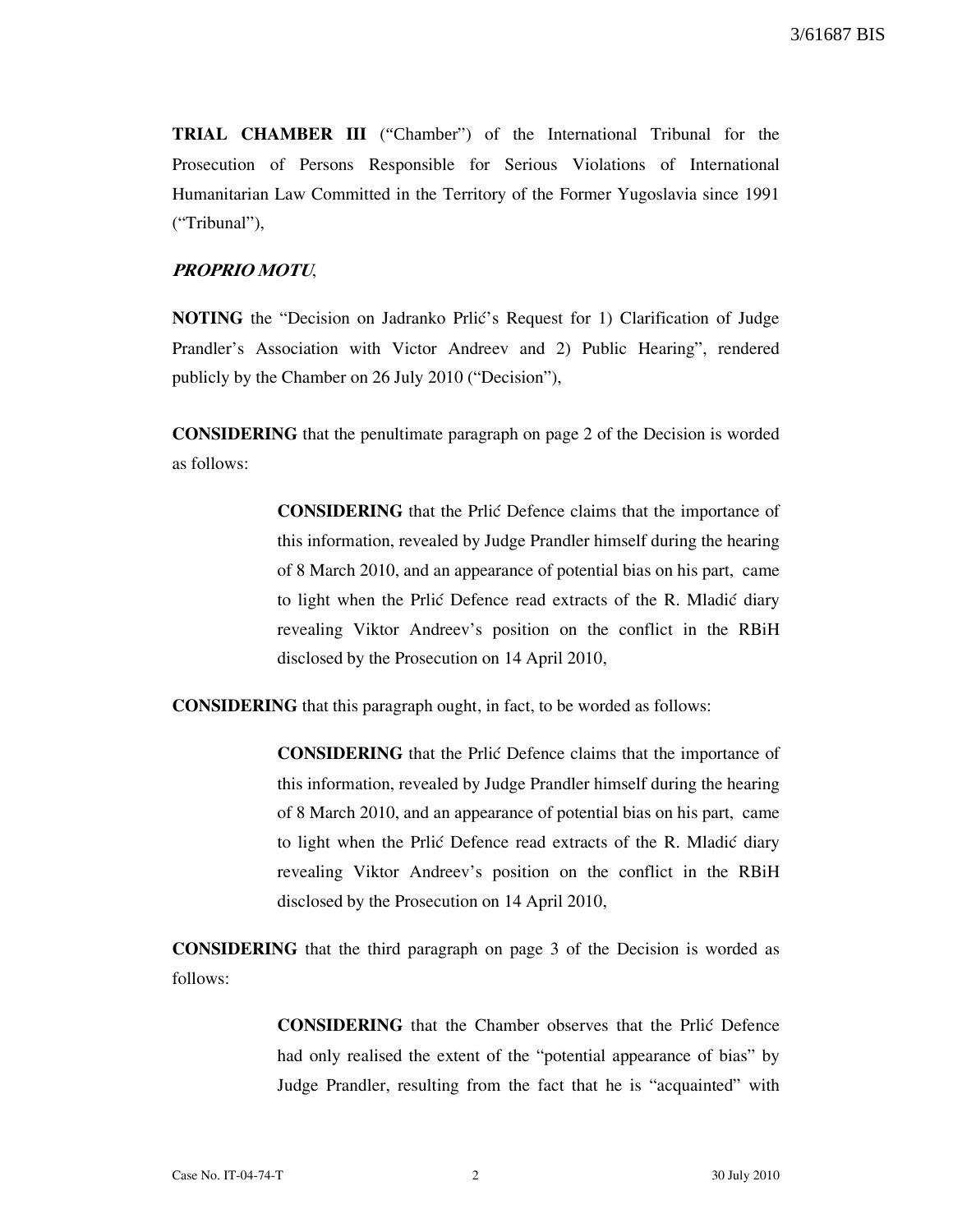Viktor Andreev, after the Prosecution disclosed the R. Mladić diary on 14 April 2010,

CONSIDERING that this paragraph ought, in fact, to be worded as follows:

CONSIDERING that the Chamber observes that the Prli} Defence had only realised the extent of the "potential appearance of bias" by Judge Prandler, resulting from the fact that he is "acquainted" with Viktor Andreev, after the Prosecution disclosed the R. Mladić diary on 14 April 2010,

## FOR THE FOREGOING REASONS,

PURSUANT TO Rule 54 of the Rules of Procedure and Evidence,

ORDERS that the penultimate paragraph on page 2 of the Decision be amended as follows:

> CONSIDERING that the Prlić Defence claims that the importance of this information, revealed by Judge Prandler himself during the hearing of 8 March 2010, and an appearance of potential bias on his part, came to light when the Prlić Defence read extracts of the R. Mladić diary revealing Viktor Andreev's position on the conflict in the RBiH disclosed by the Prosecution on 14 April 2010,

ORDERS that the third paragraph on page 3 of the Decision be amended and be worded as follows:

> CONSIDERING that the Chamber observes that the Prli} Defence had only realised the extent of the "potential appearance of bias" by Judge Prandler, resulting from the fact that he is "acquainted" with Viktor Andreev, after the Prosecution disclosed the R. Mladić diary on 14 April 2010,